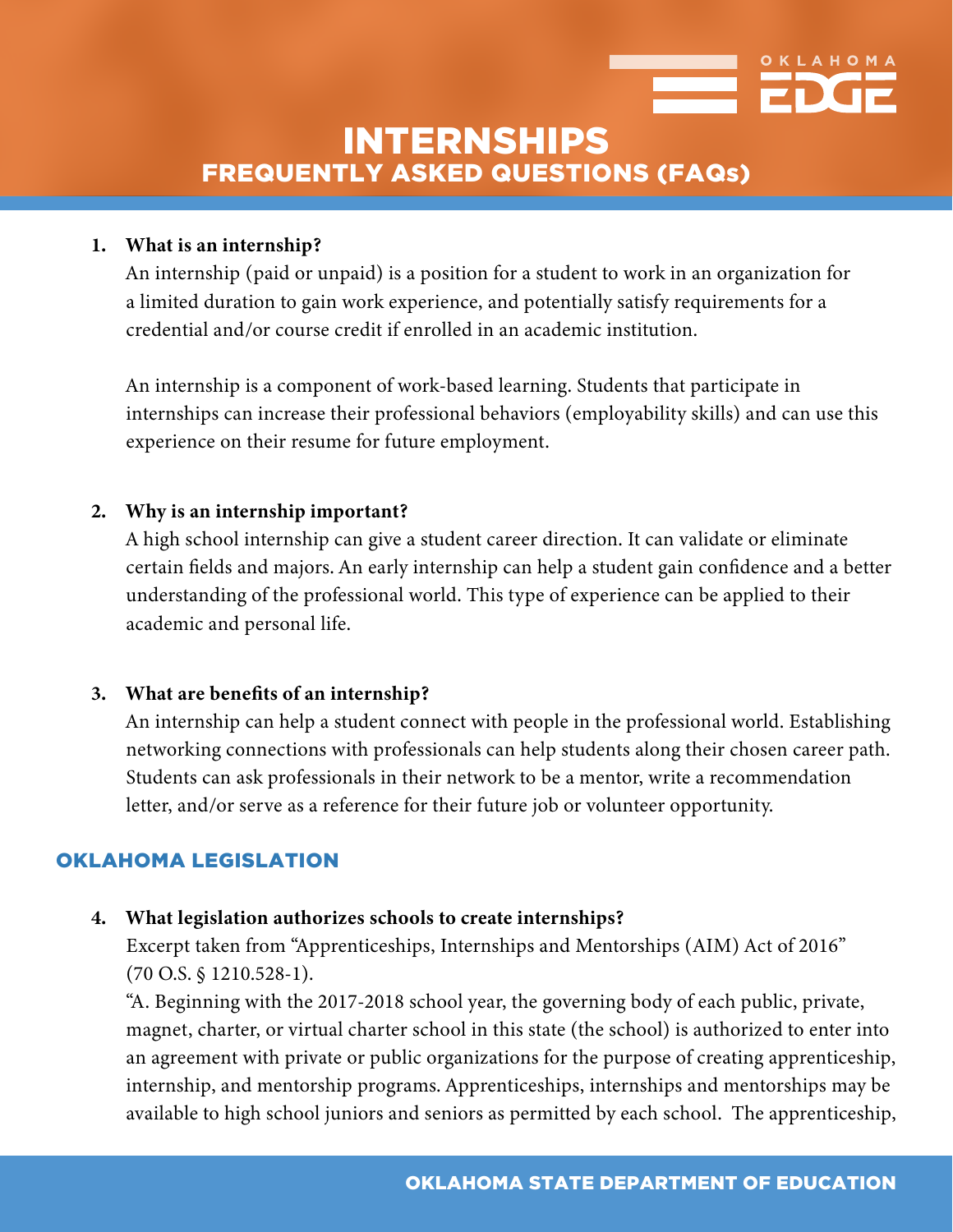internship or mentorship may fill the requirement of elective courses as the student's schedule permits. A student may not use the apprenticeship, internship or mentorship to replace any other state education requirement.

B. The governing body of each school shall have the authority to adopt policies regarding the creation of apprenticeships, internships and mentorships that include the registration and qualifications for private or public organizations to participate in the apprenticeship, internship or mentorship program."

# **5. How are internships related to Individual Career Academic Planning (ICAP)?** (70 O.S. § 1210.508-4)

Individual Career Academic Planning (ICAP) is a multi-year process that guides students as they explore career, academic and post-secondary opportunities. Experience in workbased learning opportunities are minimum components of a student's ICAP. Internships give students the opportunity to have an authentic experience related to the career pathway identified in their ICAP.

# POST-SECONDARY OPPORTUNITIES GUIDANCE

- **6. What are the guidelines for creating an internship course?** 
	- Students must be juniors or seniors to participate in an internship.
	- Internships can be paid or unpaid to receive credit towards the post-secondary opportunities indicator.
	- Students may earn elective credit for an internship. A maximum of 2 high school elective hours of the 6 course hours required per school day can be used for such programs. (The 2 hours may include student travel to internship sites.)
		- A senior student may petition the local school board to increase the allowable internship hours to 3 hours if that better fits the student's schedule.
		- Semester course (may be repeated for Elective credit) up to 1 credit per semester (per class- consistent with concurrent enrollment). A maximum of 2 credits per year.
	- Districts should consider developing local policies and guidelines to govern internship programs. The following will be needed:
		- agreements between the school and business
		- grading rubrics for school, students and business (e.g. attendance)
		- feedback forms for business
		- workplace Safety (<https://www.cdc.gov/niosh/topics/default.html>)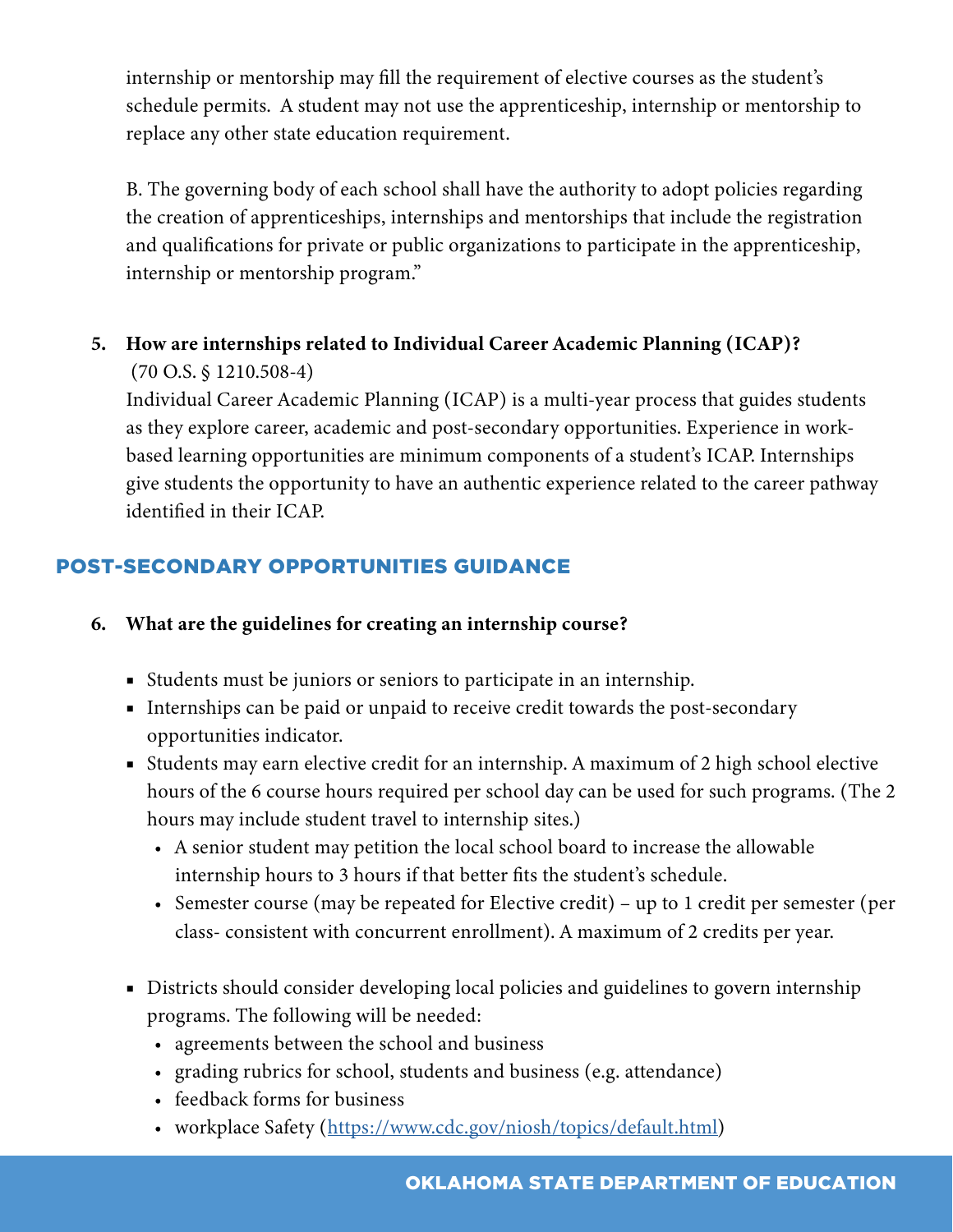#### **Examples include:**

- Sample Partnership Development / Agreement Request for Business & [Community Engagement](https://www.okedge.com/wp-content/uploads/2019/07/Sample-Partnership-Agreement-Request-for-Business-Community-Engagement.docx)
- [Sample Partnership Letter Request for Business & Community Engagement](https://www.okedge.com/wp-content/uploads/2019/07/Sample-Partnership-Letter-Request-for-Business-Community-Engagement.docx)
- [Hilldale Senior Internship Program](https://sde.ok.gov/sites/ok.gov.sde/files/documents/files/Hilldale%20Internship%20Packet.pdf)
- [Lawton Public Schools Internship Program](http://sde.ok.gov/sde/sites/ok.gov.sde/files/Internship%20Program%20Guidelines%20-%20Lawton%20LFS.pdf)

#### **7. Who is the teacher of record for an internship course?**

A teacher, administrator, or individual with adjunct certification may be the teacher of record.

#### **8. How are internships related to the new Oklahoma School Report Cards?**

Post-secondary opportunities (including internships) is a school quality indicator for high schools in the school report card.

Aligned with ICAP implementation, the accountability system reflected in the School Report Card will give schools credit for post-secondary opportunities for eleventh and twelfth grades. Schools that have high levels of students participating in career and college readiness opportunities will see the greatest number of points awarded. Acknowledging that students have different, individualized goals after high school, the post-secondary opportunity indicator already contains a range of options for students, including:

- College Prep Coursework (i.e., Advanced Placement and International Baccalaureate)
- Internships
- Dual (Concurrent) College Enrollment
- Industry Certification Programs (i.e., CareerTech career major courses) *For more information on Post-Secondary Opportunity Guidance, click [here.](https://sde.ok.gov/sites/default/files/documents/files/Postsecondary%20Opportunities%20Guide%202019.2.pdf)*

## **9. What course code(s) count for internship credit?**

The Oklahoma State Department of Education (OSDE) has designated course codes to use when enrolling a student into an internship course. These subject codes are for a semester elective and can be used for the first and second semester.

- 2790 Internship I Juniors
- 2791 Internship II Seniors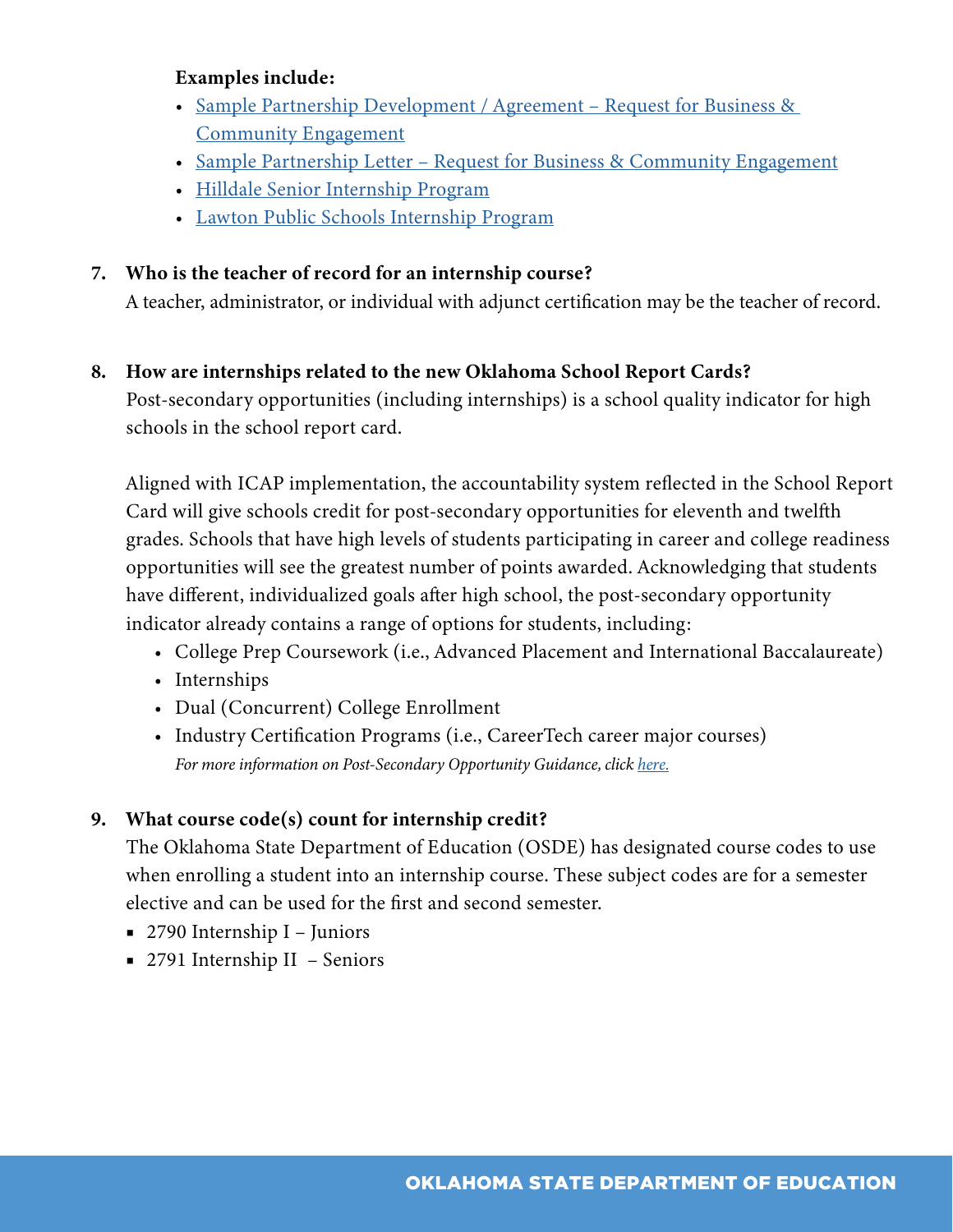# **10. Can students on Individualized Education Programs (IEPs) participating in a Work Study program receive credit for an Internship?**

Students on Individualized Education Programs (IEPs) who participate in Work Study as part of their transition plan may receive credit for an internship if the Work Study program meets the requirements outlined in this document. If so, it should be coded as **2790 Internship I** (Juniors) or **2791 Internship II** (Seniors).

# **11. What CareerTech OCAS subject code(s) count for internship credit?**

- 8102 Business Information Technology Internship
- 8468 Culinary Arts Internship
- 8622 Marketing Internship

More information on **subject codes** can be found on the following websites:

Oklahoma State Department of Education [Office of Accreditation](https://sde.ok.gov/accreditation-standards-division), [Office of Accountability](https://sde.ok.gov/accountability-assessments)

Oklahoma Department of Career and Technology Education [CareerTech OCAS Subject Codes](https://www.okcareertech.org/educators/ocas-codes)

# **12. What internship course codes receive credit in the post-secondary opportunities indicator in the Oklahoma School Report Card?**

All internship course codes previously mentioned (2790, 2791, 8102, 8468, 8622) receive credit in the post-secondary opportunities indicator in the Oklahoma School Report Card. There are other post-secondary opportunities that count toward the indicator that are not internships (see item 8 above).

## **13. Will weekly eligibility be counted in the internship program?**

This is a local decision. It is a good idea to consider guidelines established for participation in extra-curricular activities.

**14. Can students participate in an internship after school hours and/or over the summer?**

The local district is the credit and diploma issuing institution. Therefore, if a district feels a student meets the standards and competencies then, regardless of when the course was taken, the district can award credit.